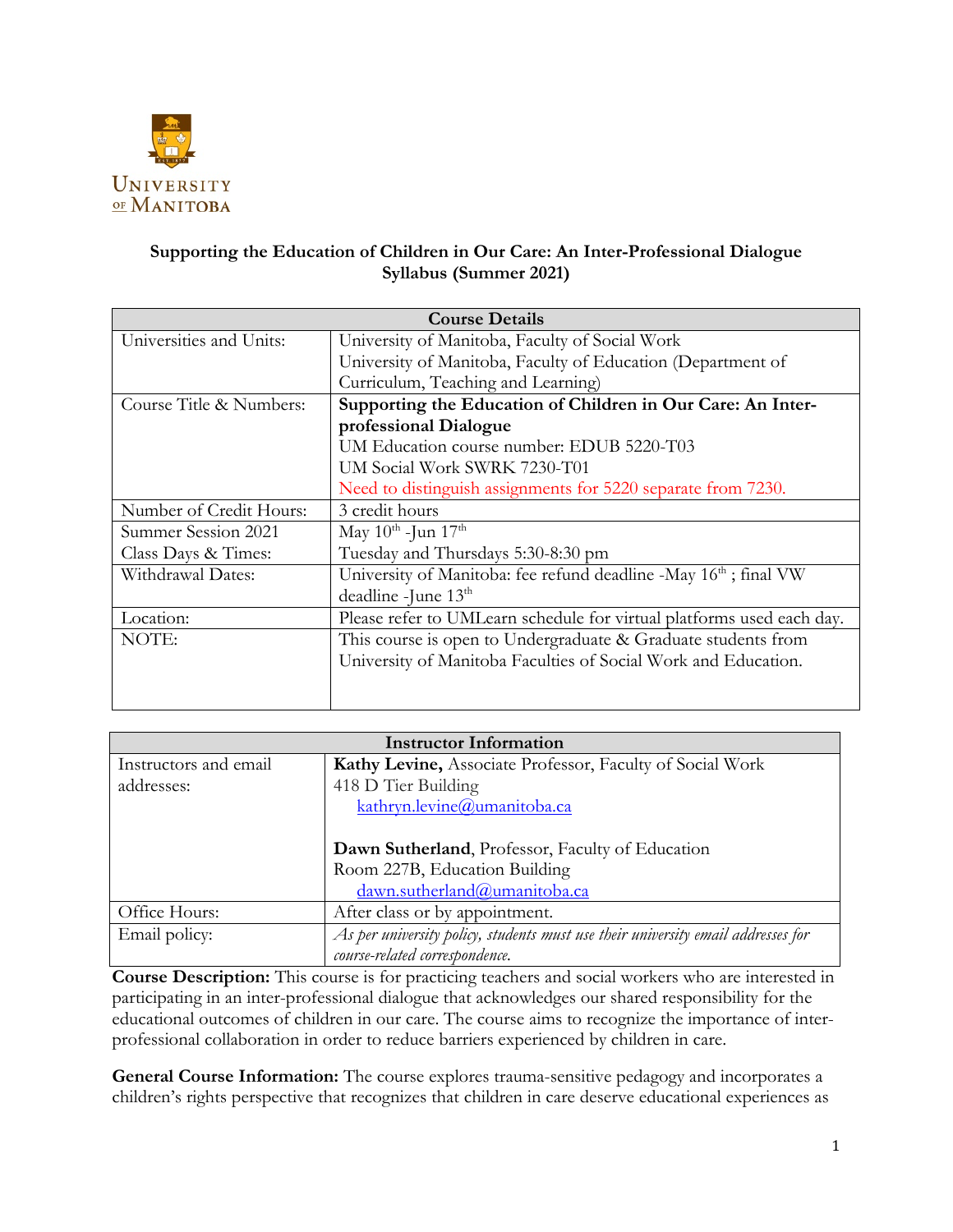a right, not as a privilege, of their citizenship. The course curriculum will include a combination of lectures, class discussion, group-based problem solving, and guest speakers.

**Course Goals:** The goals of this course are to:

-explore and discuss inter-professional collaboration in relation to children in care in Manitoba -discuss inter-professional collaboration with stakeholders involve with children in care -explore the impact of trauma on outcomes related to children in care

### **Intended Learning Outcomes:**

-develop an understanding the Manitoba context in relation to children in care; -learn about the differing policies governing the work of social workers and educators; -explore and consider various inter-professional responses to supporting children in care.

### **Textbook and Readings:**

Required textbook: None

Supplemental Readings [available through UM Learn and Nexus]

**University of Manitoba Student Accessibility Services:** If you are a student with a disability, please contact SAS for academic accommodation supports and services such as note-taking, interpreting, assistive technology and exam accommodations. Students who have, or think they may have, a disability (e.g. mental illness, learning, medical, hearing, injury-related, visual) are invited to contact SAS to arrange a confidential consultation.

UM Student Accessibility Services http://umanitoba.ca/student/saa/accessibility/ 520 University Centre 204 474 7423 Student\_accessibility@umanitoba.ca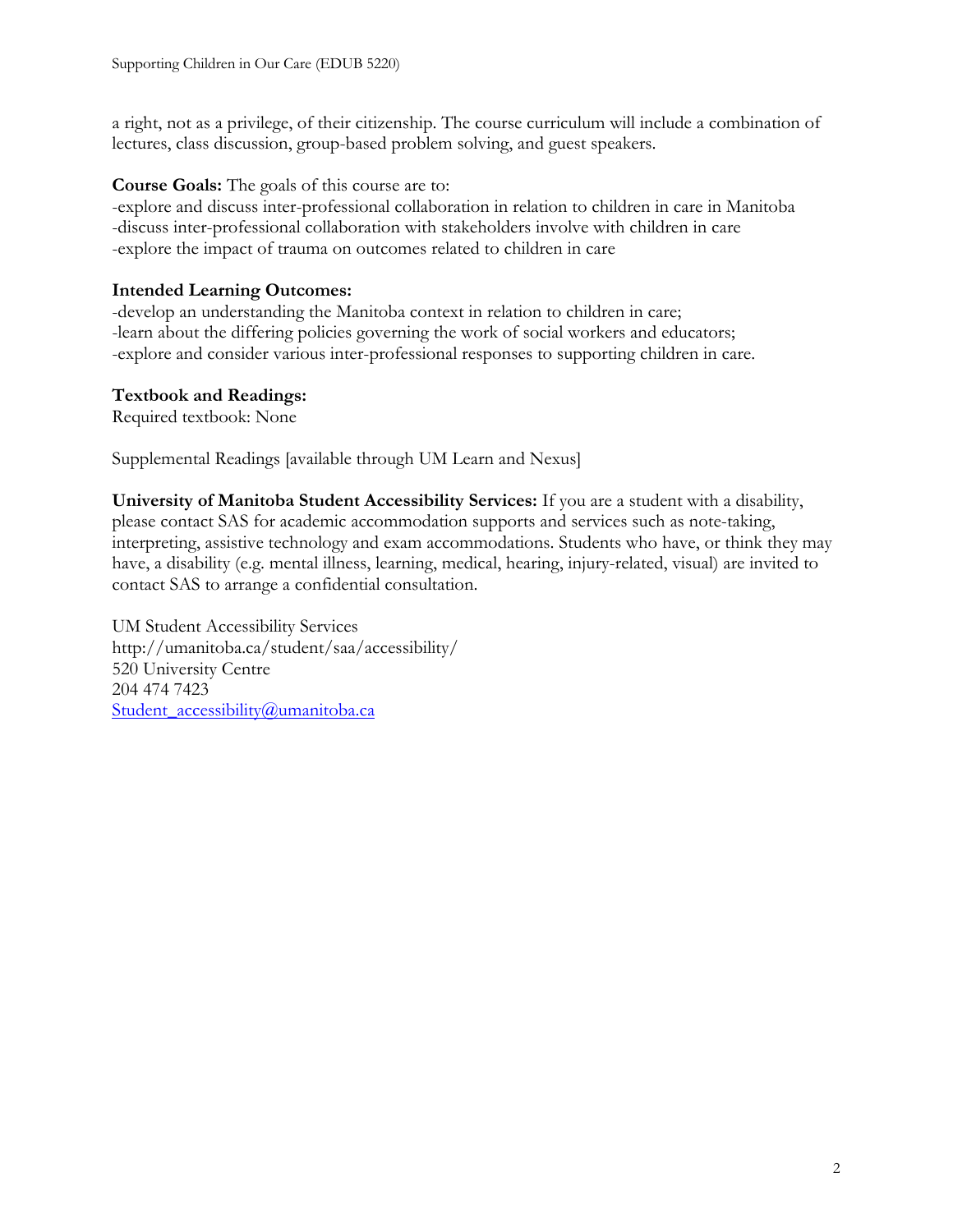| Date                  | <b>Topics and Activities</b>                                                                                                                                                                                                                                                                                                                                                                                                                                                                                                                                        | <b>Readings &amp; Assignments</b>                                                                                                                                                                                                                                                                                                                                                                                                                                                                                                                                                                                                                                                                                                                                                                                                                                                                                                                                              |
|-----------------------|---------------------------------------------------------------------------------------------------------------------------------------------------------------------------------------------------------------------------------------------------------------------------------------------------------------------------------------------------------------------------------------------------------------------------------------------------------------------------------------------------------------------------------------------------------------------|--------------------------------------------------------------------------------------------------------------------------------------------------------------------------------------------------------------------------------------------------------------------------------------------------------------------------------------------------------------------------------------------------------------------------------------------------------------------------------------------------------------------------------------------------------------------------------------------------------------------------------------------------------------------------------------------------------------------------------------------------------------------------------------------------------------------------------------------------------------------------------------------------------------------------------------------------------------------------------|
|                       | <b>Guiding Questions</b>                                                                                                                                                                                                                                                                                                                                                                                                                                                                                                                                            |                                                                                                                                                                                                                                                                                                                                                                                                                                                                                                                                                                                                                                                                                                                                                                                                                                                                                                                                                                                |
| Tuesday<br>May 11th   | <b>Inter-professional Collaboration</b><br>Presentation: Dr. Kathy Levine: Inter-professional<br>collaboration; Competing Discourses<br>Introduce inter-professional collaboration framework<br>Defining Roles and Responsibilities<br>Guiding Questions: Who are you? What is your<br>context? What is your inter-professional experience?<br>What are your questions/hopes for this course? What                                                                                                                                                                  | Pre-read for class #1:<br>Reeves, S., Espin, S., & Lewin, S. (2010).<br>Interprofessional teamwork for health and social care.                                                                                                                                                                                                                                                                                                                                                                                                                                                                                                                                                                                                                                                                                                                                                                                                                                                 |
|                       | can we learn from each other?<br>Task: Using guiding questions and the IPC model<br>create summary charts looking at the framework<br>from and child welfare and educational perspective<br>on the white board and share.                                                                                                                                                                                                                                                                                                                                           |                                                                                                                                                                                                                                                                                                                                                                                                                                                                                                                                                                                                                                                                                                                                                                                                                                                                                                                                                                                |
| Thursday,<br>May 13th | The Contextual Domain: The Manitoba Context<br><b>Cindy Blackstock-Podcast</b><br>Guiding Questions: What are the social and historic<br>factors in our current Manitoba contexts in regards<br>to children in care? How might these factors impact<br>the educational outcomes of children in care?<br>Task: In groups and using the whiteboard function<br>in WebEx create a summary of the Manitoba Context<br>from a child welfare and education standpoint<br>Save the whiteboard and be prepared to present on<br>this summary at the beginning of next class | Read through all the case studies on UMLearn and let<br>Kathy Levine know your 2 top choices by Monday<br>May 21st<br>Readings:<br>Brownell, M. D., Chartier, M. J., Au, W., MacWilliam,<br>L., Schultz, J., Guenette, W., & Valdivia, J. (2015). The<br>educational outcomes of children in care in Manitoba.<br>Manitoba: Manitoba Centre for Health Policy,<br>University of Manitoba.<br>Christensen, T., & Lamoureux, K. (2016). Manitoba<br>task force on educational outcomes of children in care: Report<br>for the Minister of Education and Advanced Learning and the<br>Minister of Family Services. Winnipeg, MB.<br>Blackstock, C. (2007). Residential schools: Did they<br>really close or just morph into child welfare. Indigenous<br>Law Journal, 6(1), 71-78.<br>Trocmé, N., Knoke, D., & Blackstock, C. (2004).<br>Pathways to the overrepresentation of Aboriginal<br>children in Canada's child welfare system. Social Service<br>Review, 78(4), 577-600. |
| Thursday,<br>May 18th | The Organizational Domain: Policies<br><b>Sharon, Verland and Ray</b><br>Present the summaries of the Manitoba context                                                                                                                                                                                                                                                                                                                                                                                                                                              | Manitoba Education. (2013). Education and Child and<br>Family Services Protocol for children and Youth in Care.<br>Winnipeg, Mb.: Healthy Child Manitoba.                                                                                                                                                                                                                                                                                                                                                                                                                                                                                                                                                                                                                                                                                                                                                                                                                      |
|                       | Guiding Questions: What is your context? How does<br>the protocol report relate to/inform your own<br>context? In what ways might/could it inform<br>decision-making?                                                                                                                                                                                                                                                                                                                                                                                               | Janzen, M., Levine, K., & Sutherland, D. (2020).<br>Improving Educational Experiences for Children<br>in Our Care: An Ethic of Hospitality . Canadian<br>Journal of Education/Revue Canadienne De<br>l'éducation, 43(4), 953-975. Retrieved from                                                                                                                                                                                                                                                                                                                                                                                                                                                                                                                                                                                                                                                                                                                               |

# **COURSE SCHEDULE**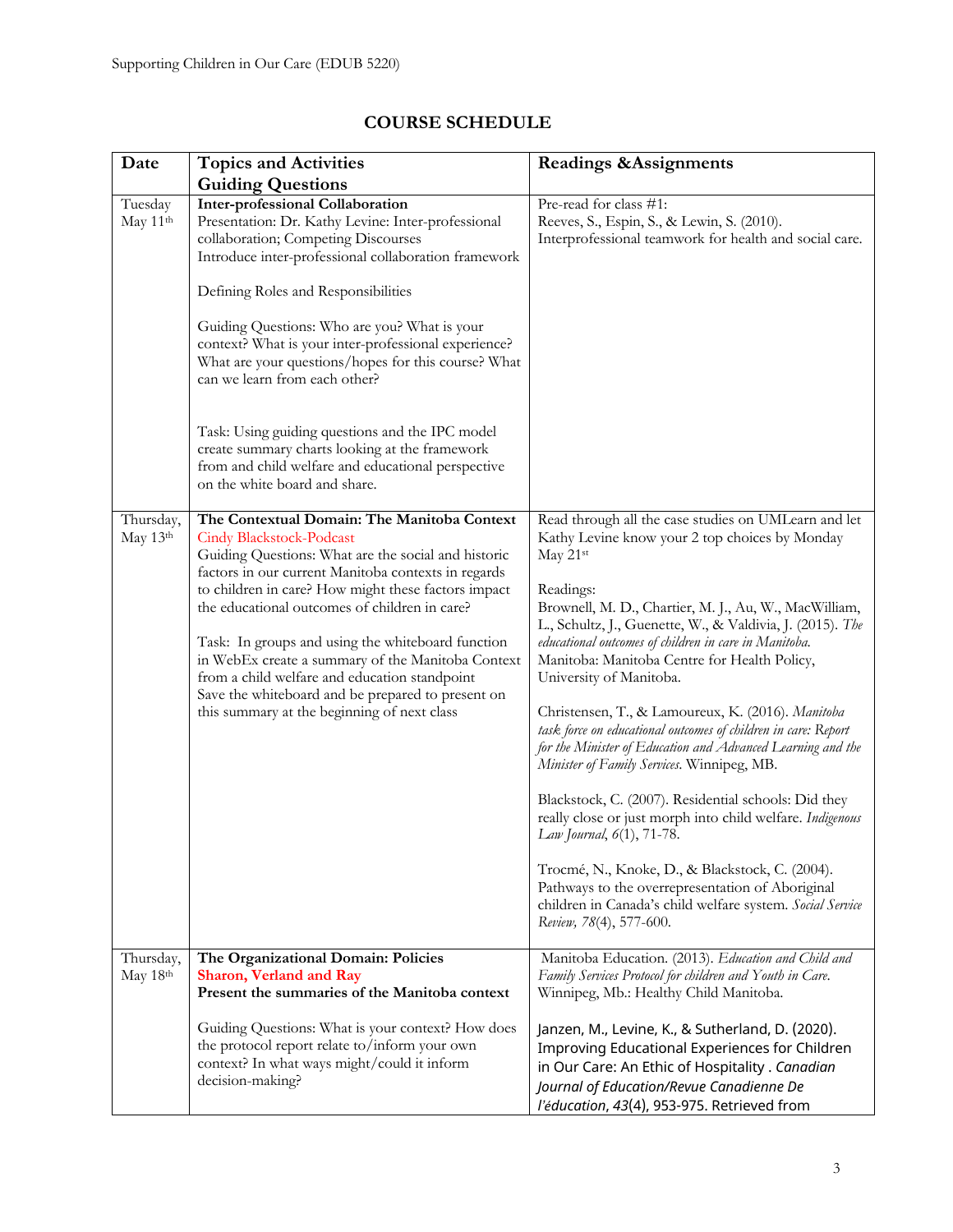|                                 | Collective Responsibility and Individual Actions:<br>School leaders' insights on supporting children in our<br>care<br>Task: In your small groups look at the Protocol for<br>Children and Youth in Care and answer the guiding<br>questions as a group.                  | https://journals.sfu.ca/cje/index.php/cje-<br>rce/article/view/4345<br>Sharon. Ray. Verland, Dawn's article<br>Melanie with team article as well                                                                                                                                                                                                                                                                                                                                                                                                                                                                                                                                                                          |
|---------------------------------|---------------------------------------------------------------------------------------------------------------------------------------------------------------------------------------------------------------------------------------------------------------------------|---------------------------------------------------------------------------------------------------------------------------------------------------------------------------------------------------------------------------------------------------------------------------------------------------------------------------------------------------------------------------------------------------------------------------------------------------------------------------------------------------------------------------------------------------------------------------------------------------------------------------------------------------------------------------------------------------------------------------|
| Thursday,<br>May 20th           | The Professional Practice Domain: Examining<br>the relational view of professionalism in child<br>welfare and education.<br>Guiding Questions: How do/might strengths-based<br>perspectives help us to reimagine/reconsider our<br>work with children and their families? | Evetts, J. 2011. A new professionalism? Challenges<br>and opportunities. Current Sociology 59 (4): 406-422<br>Gallagher-Mackay, K. 2017. Succeeding Together?<br>Schools, Child Welfare and Uncertain Public<br>Responsibility for Abused or Neglected Children.<br>Toronto: University of Toronto Press. Ch. 2 Separate<br>Spheres and Closed Systems: Reporting and<br>Communication between Schools and Child Welfare.<br>Swadener, B. B. (2010). "At risk" or" at promise"?<br>From deficit constructions of the" other" to<br>possibilities for authentic alliances with children and<br>families. International Critical Childhood Policy Studies<br>Journal, 3(1), 7-29.<br>Code of Ethics Teacher and Social Work |
| Tuesday                         | <b>Case Studies-Group work</b>                                                                                                                                                                                                                                            | Examine the case study in the contextual,                                                                                                                                                                                                                                                                                                                                                                                                                                                                                                                                                                                                                                                                                 |
| May 25th                        |                                                                                                                                                                                                                                                                           | organizational and professional practice domains.                                                                                                                                                                                                                                                                                                                                                                                                                                                                                                                                                                                                                                                                         |
| Thursday,<br>May 27th           | The Relational Domain: What could/does Inter-<br>professional Collaboration Look Like in<br>Practice?<br>Anne Edwards on Relational expertise and<br>common knowledge.<br>Guiding Questions: What could inter-professional<br>collaboration look like? What is possible?  | Anne Edwards<br>https://www.youtube.com/watch?v=-5pBrr3-yOM<br>Relational Expertise, Common Knowledge<br>Reading:<br>Edwards, A. (2009), "Relational agency in<br>collaborations for the well-being of children and<br>young people", Journal of Children's Services, Vol. 4<br>No. 1, pp. 33-43. https://doi-<br>org.uml.idm.oclc.org/10.1108/17466660200900004                                                                                                                                                                                                                                                                                                                                                          |
| Tuesday<br>June 1st<br>Tuesday, | <b>Making Sense of Trauma</b><br>Guest speakers: Billy Brodovsky & Kate Kiernan,<br>Families Affected by Sexual Assault Program<br><b>Students Voices - CRC</b> and UNDRIP                                                                                                | Brendtro, L. K., Brokenleg, M., & Van Bockern, S.<br>(2005). The circle of courage and positive psychology.<br>Reclaiming Children & Youth, 14(3).<br>Trauma Informed Care Webinar: https://trauma-<br>informed.ca/on-line-trauma-training/                                                                                                                                                                                                                                                                                                                                                                                                                                                                               |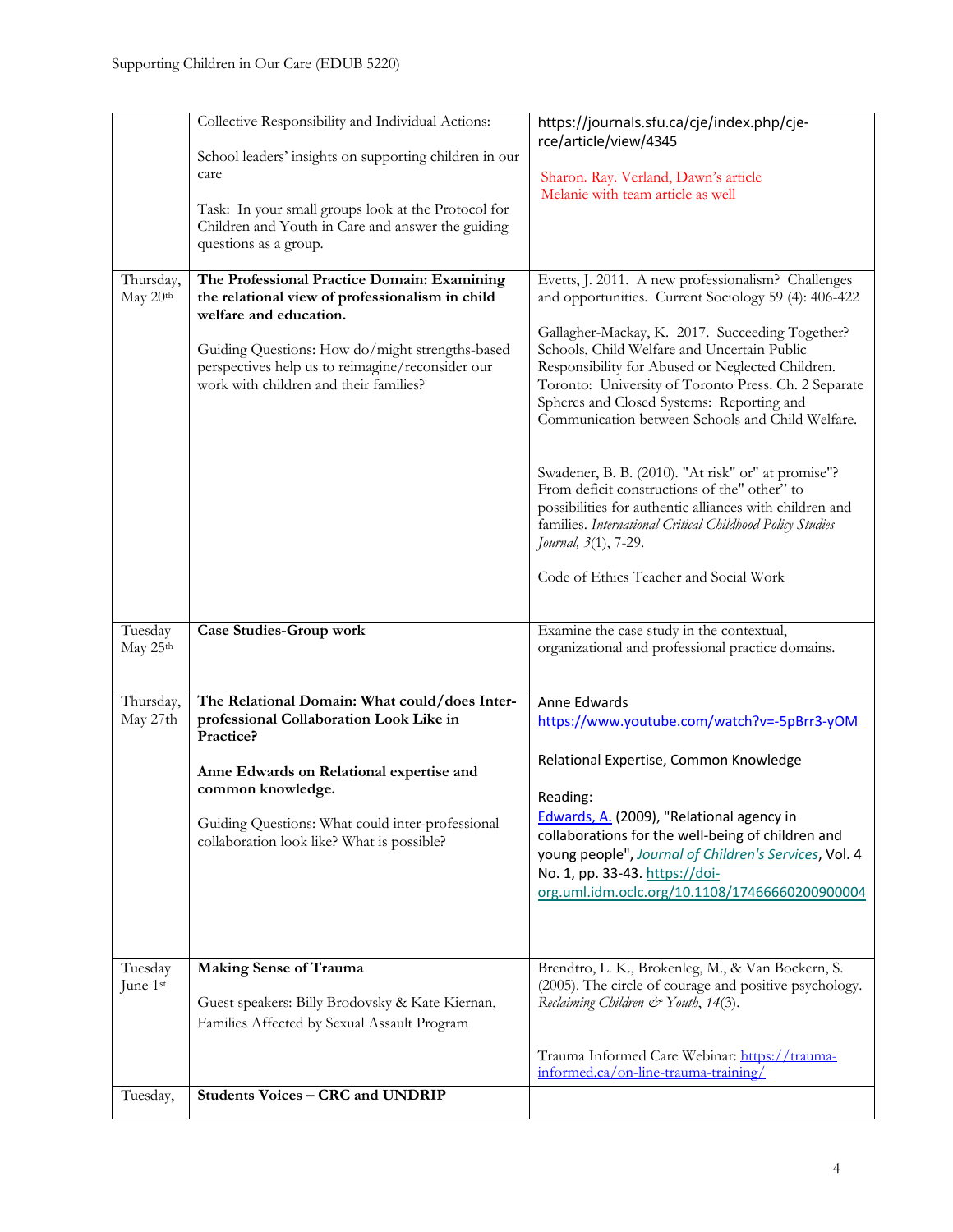| June 3rd                          | Guest Panel: Marie and Amy Komus, Garden City<br>Teacher and students Video Presentation.<br>Guiding Questions: How do we account for the<br>rights of the child in our work with children in care?<br>How do we understand and account for children's<br>languages, cultures and identities? |                                                                                                                                                            |
|-----------------------------------|-----------------------------------------------------------------------------------------------------------------------------------------------------------------------------------------------------------------------------------------------------------------------------------------------|------------------------------------------------------------------------------------------------------------------------------------------------------------|
| Thursday<br>June 10 <sup>th</sup> | Child Advocate-Rights of the Child                                                                                                                                                                                                                                                            | The Convention of the Rights of the Child<br>The UN Declaration of the Rights of Indigenous<br>Peoples<br>LAST DAY for final reading response submissions. |
| Tuesday<br>June 15th              | <b>TBD</b>                                                                                                                                                                                                                                                                                    | Caring Society: https://fncaringsociety.com/7-free-<br>ways-make-difference                                                                                |
| Thursday,<br>June $17th$          | Presentations<br>Participation Self-Assessments                                                                                                                                                                                                                                               |                                                                                                                                                            |

Topics listed may not be covered/or covered differently due to time.

#### **Course Evaluation:**.

| Assignment                       | Value         | Due Date                                            |
|----------------------------------|---------------|-----------------------------------------------------|
| 1) Class Preparation and         | 10%           | Preparation and participation is required for       |
| Participation                    |               | each class.                                         |
|                                  |               | The self-assessment will occur in-class on          |
|                                  |               | June 17th.                                          |
| 2) Reading Responses             | 4 responses x | You can choose which readings to respond            |
|                                  | $10\% = 40\%$ | to and when to submit them as long as the           |
|                                  |               | fourth submission is made by June 10 <sup>th.</sup> |
| 3) Case Study – Presentation     | 10%           | Either June $15^{\text{th}}$ or $17^{\text{th}}$    |
|                                  |               |                                                     |
| 4) Case study – Written Response | 40%           | June $18^{\text{th}}$ .                             |
|                                  |               |                                                     |

#### **There is no exam for this course.**

**General Assessment Criteria -** All assignments will be evaluated according to the:

- quality and substance of the writing. It is expected that students will write at a level of sophistication appropriate for graduate level of study. Writing must be scholarly and demonstrate a meaningful engagement with the readings, concepts and theories.
- form of the writing. It is expected that writing will comply with the Publication Manual of the American Psychological Association (APA), 6th Ed., must be relatively free from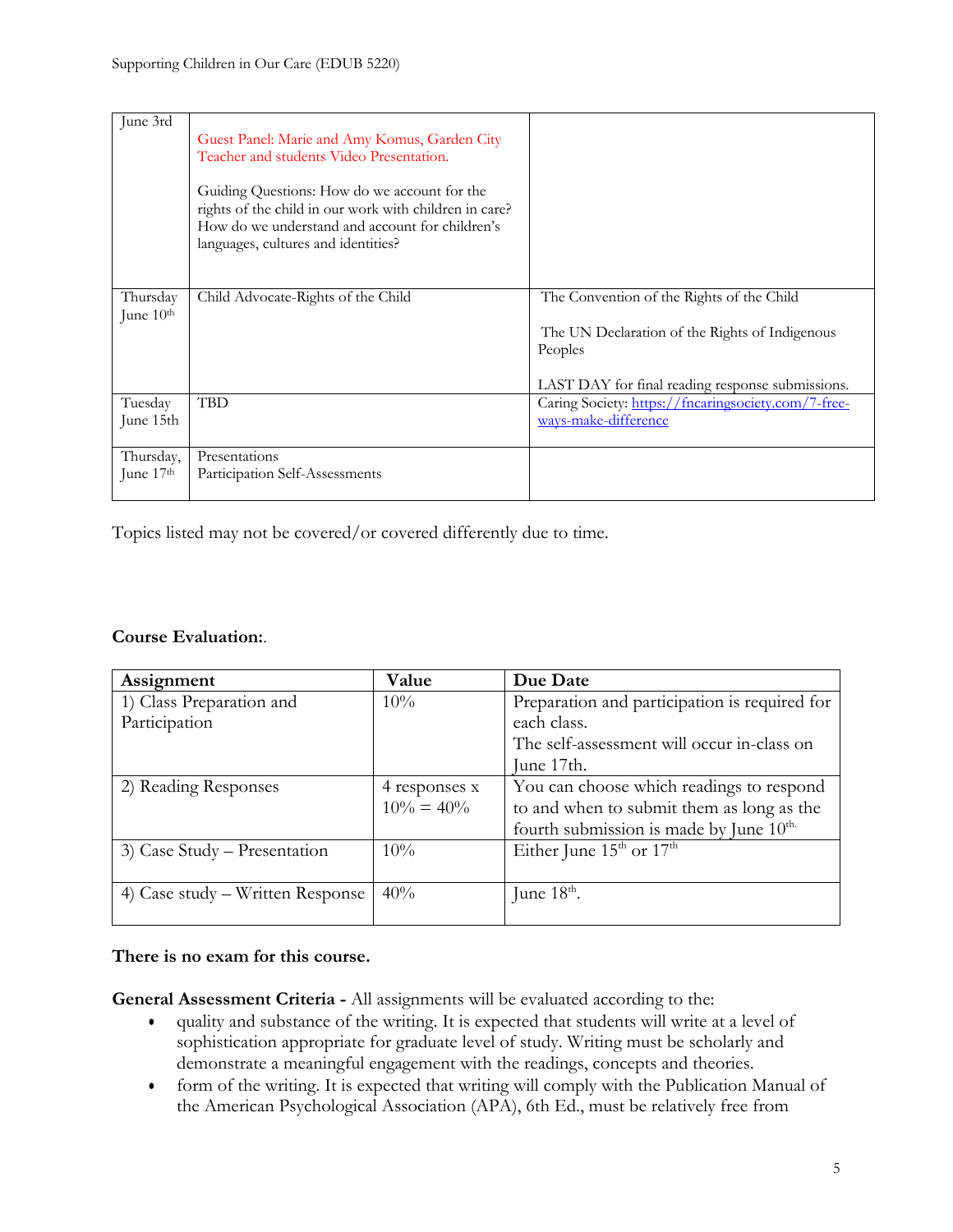grammatical and spelling errors, and must reference citations appropriately. Assignments must be typed and include name, student number, title of assignment, date, and page numbers.

**Other assignment details:** All written assignments must be typed and submitted by email to UM Learn by the due date. It is the responsibility of the student to ensure that the correct version is submitted and to keep a copy of all assignments. Assignments will be graded according to the Faculty of Education Grading Scale and will be returned to the student within 7 days of submission.

**APA Resources:** Publication Manual of the American Psychological Association (6th Ed.) http://www.apastyle.org/; http://owl.english.purdue.edu/owl/resource/560/01/ http://library.concordia.ca/help/howto/apa.php

**Grading Scale:** The grading scale has been adopted by the Faculty of Education at the UM and is set out in the General Calendar as follows:

| Letter Grade                                      | Grade Point | Level of Achievement | Percentage Range |
|---------------------------------------------------|-------------|----------------------|------------------|
| $A+$                                              | 4.50        | Exceptional          | 95 and above     |
| А                                                 | 4.00        | Excellent            | $90 - 94$        |
| $B+$                                              | 3.50        | Very Good            | 85-89            |
| В                                                 | 3.00        | Good                 | 80-84            |
| $C+$                                              | 2.50        | Satisfactory         | 75-79            |
| C                                                 | 2.00        | Adequate             | $70 - 74$        |
| D                                                 | 1.00        | Unacceptable         | 60-69            |
| F                                                 | 0.00        | Failure              | Below 60         |
| A minimum grade of "C" or a Pass (P) is required. |             |                      |                  |

### **ASSIGNMENTS**

#### **1) Class preparation and participation**

The quality of our classes will be dependent, in part, on your preparation and engagement. Therefore, it is critical that you are prepared for each class by having completed the readings and bringing the readings (hard copies or e-copies) with your accompanying notes and questions to each class in order to support the discussion.

In addition, it is important that we are each mindful of our own participation; ensuring that we each contribute meaningfully and respectfully, while also being cognizant of and responsible for providing the time and opportunity for all students to participate and to ask their questions. Assessment Criteria: a self-evaluation of your regular preparation and quality of engagements.

### **2) Reading Responses-EDUB 5220**

During the course, you will write four responses to the readings. Each response will provide a brief summary of the reading (one page max.) and then a critical and reflective engagement with the reading. Consider how the reading might inform or challenge your perspectives and your role in supporting children in our care? What problems, possibilities, or issues does it raise and what do these mean for you in your role? How does the reading align/conflict/overlap with other readings, policies, or practices? Each response should be 3-5 pages typed and use APA format. Assessment Criteria:

 $\triangleright$  Clearly provides a summary of the readings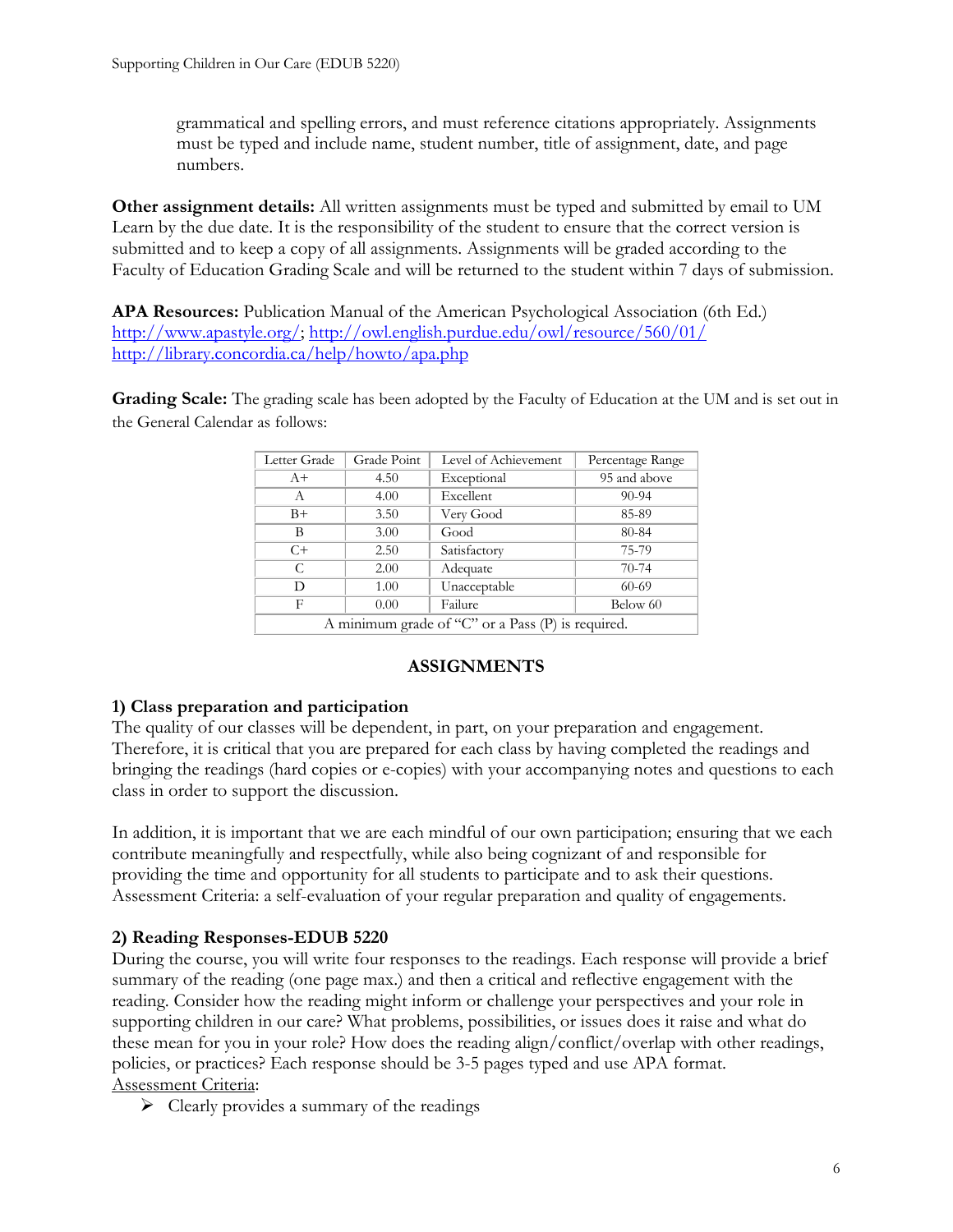- $\triangleright$  Clearly identifies an issue related to a professional setting that arose from the readings
- $\triangleright$  Uses literature to support any claims made in the response
- $\triangleright$  Considers impacts within professional setting
- $\triangleright$  Provides a clear explanation of the response

### **Reading Responses-SWRK 7230**

#### **3) Inter-professional Case Study – Presentation**

Each group will be required to present a case to the class. This will be an opportunity to share the case and your emerging plans, while also receiving feedback from your peers. Presentations must be no longer than 20 mins.

Assessment Criteria:

- Ø Provides a clear and substance presentation
- $\triangleright$  Demonstrates thoughtful course of action;
- Ø Includes understandings of policy, perspectives, inter-professional collaboration, and strengths-based approaches;
- $\triangleright$  Poses meaningful questions for discussion
- $\triangleright$  Provides evidence of shared contributions

#### **4) Inter-professional Case Study - Written Response**

Students will have class time to work in groups to consider case studies of children in care. Individually, each student will compile a written response to a case of their choice (or to one that they have created). The purpose of this assignment is to demonstrate your understandings of the various policies and perspectives that inform both social workers' and educators' work with children in care; while bringing to the fore, the framework for inter-professional collaboration, including spaces of overlap and discord. Students will examine the case, illustrate their understandings of the various interpretations and responses to the case determined by the various professional roles; detail the places of dissonance and conflict between the policies and perspectives; and create a plan in response to the case. The plan will describe an inter-professional course of action that illustrates collective responsibility while recognizing the needs, strengths, and rights of the child.

#### Assessment Criteria:

- $\triangleright$  Provides a clear and substantive response;
- $\triangleright$  Explains clearly the course of action in response to the case
- $\triangleright$  Demonstrates understandings of policy, perspectives, inter-professional collaboration, and strengths-based approaches;
- $\triangleright$  Uses the readings to support and justify the course of action.

Students must retain a copy of all submitted assignments.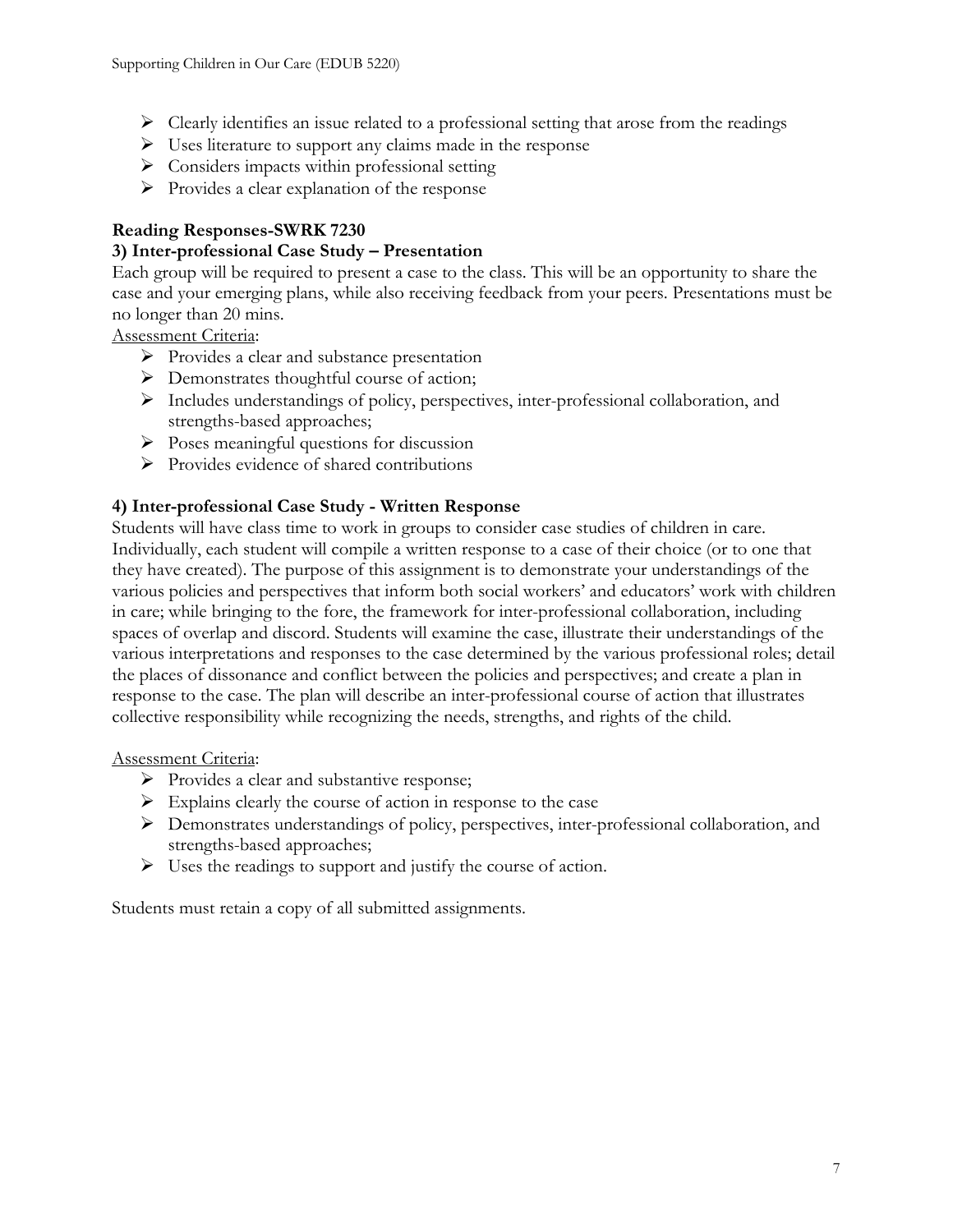#### **Instructors' Policies**

Please refrain from using your cell phone during class. If you have the phone on during class for emergency purposes then please turn off the ringer.

### **University of Manitoba Course Policies & Other Information**

Students are advised to refer to the *General Calendar 2018-19* for the University of Manitoba's policies on attendance and debarment, appropriate behaviour, and academic dishonesty (including plagiarism and cheating). All students will receive a **Schedule A: Resources and Polices** (attached), listing the UM resources and policies.

**Course Expectations—Our expectations of students:** It is anticipated that students will actively engage in all course activities. Students are expected to be prepared for each class; to have completed the readings, and bring copies of the readings with the accompanying notes and questions to each class in order to support the discussion. Please be courteous, civil, and arrive on time to class.

**What you can expect of us:** We will be respectful of opinions and questions and will try to create a safe and collegial learning environment. We will mark your assignments promptly.

**Attendance:** Regular attendance is expected of all students. Please note that, as per the Faculty's attendance policy, *unexcused* absences of more than three hours can lead to debarment. Excused absences are allowed for medical or compassionate reasons only.

**Using Copyrighted Materials:** Please respect copyright. We will use copyrighted content in this course. I have ensured that the content I use is appropriately acknowledged and is copied in accordance with copyright laws and University guidelines. Copyrighted works, including those created by me, are made available for private study and research and must not be distributed in any format without permission. Do not upload copyrighted works to a learning management system (such as UM Learn), or any website, unless an exception to the *Copyright Act* applies or written permission has been confirmed. For more information, see the University's Copyright Office website at http://umanitoba.ca/copyright/ or contact um\_copyright@umanitoba.ca.

**Recording Class Lectures and Discussions:** The instructors hold copyright over our course materials, presentation and lectures. No audio or video recording of lectures or presentations including those of our guest speakers—is allowed in any format, openly or surreptitiously, in whole or in part without permission. Course materials (both paper and digital) are for the participant's private study and research.

**Course work extensions:** Assignments are due by midnight of the due date. Extensions on assignments can be negotiated for reasons of personal illness or special circumstance and must be requested in advance of the assignment due date. Failure to submit an assignment by the extension date may result in an F for that assignment. Incomplete assignments or assignments not submitted by the end of the course may result in failure of the course.